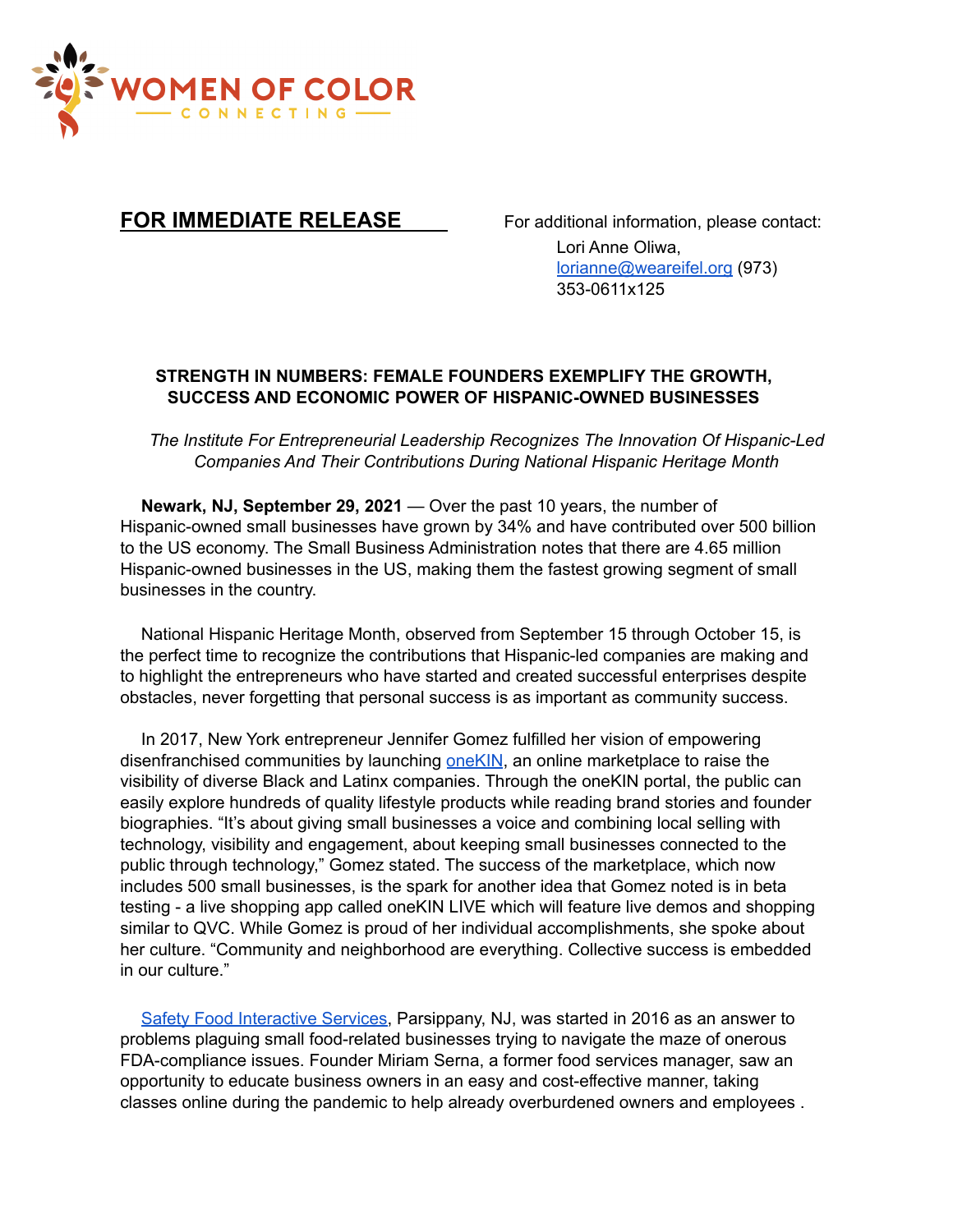"Food safety is a priority, but can often be overlooked. The pandemic mandated enhanced safety measures and more emergency protocols," Serna stated. While many people might consider safety protocols boring and mundane, Serna feels a sense of gratitude knowing that she is contributing to safe workplaces throughout the country. "My work is very rewarding in the sense that I am helping people to stay in business, to operate safely and to do the right thing for the community including employees and customers. Success is not just about taking; it's about giving."

In 2019, Tennille Ortiz took a leap of faith and opened The [Cupcake](http://www.thecupcakecarriage.com/) Carriage, a Hoboken-based boutique mobile bakery offering cupcake decorating-birthday parties. Before long, she was booked solid for 2019. Then COVID-19 struck, delaying plans for expansion. However, Ortiz adapted and found a way to sustain the business model while selling retail to corporations and customers along the Hoboken waterfront. She also arranged drive-by parades and continued to build a loyal following. While plans to add more trucks to her already thriving business are moving forward now, Ortiz, a native of Spanish Harlem, has another mission very close to her heart. "I want to uplift inner city communities by teaching leadership and entrepreneurship to children of color," she stated. Ortiz will launch Carriage Climbs in 2022 to fulfill her mission of helping others to achieve success.

More dollars benefit small businesses and social causes because Karen Rios implemented an idea from a college brainstorming session. The Miami native and founder of [Lifesaver,](http://www.getlifesaver.com/) an online app which drives social impact and transformative capital to local communities, believes in collective action. "If every family in America spent only \$10 in a small local business, nearly one trillion dollars would be generated," Rios stated. Lifesaver, based in Harlem, New York, partners with local businesses, associations and charities, offering an easy one-stop shop for giving back to causes. Users earn rewards for supporting small businesses and then easily donate back to causes that matter to them. This is especially important because more and more consumers are demanding that brands stand for something, according to Rios, who sees the potential for Black, Latinx and female-owned enterprises who do not always have access to capital through traditional channels like banks. "The change we could effect on the community level is larger than the impact of any single institution."

While the success stories and celebrations are inspirational, Hispanic-owned companies continue to face challenges and obstacles according to Greater [Philadelphia](https://www.philahispanicchamber.org/) Hispanic Chamber of [Commerce](https://www.philahispanicchamber.org/) Vice-President Javier Suarez. "Ethnic businesses are subjected to a tremendous amount of bias and lack access to capital. Financial institutions need to become partners and to communicate exactly what it will take to obtain funding." He continued, "We are seen not as mainstream businesses, but as 'other' businesses. This is wrong, and until that label changes, nothing else will change."

While small businesses will always have obstacles, none of these entrepreneurs were alone in their journeys and cited the assistance they received at the [Institute](https://www.weareifel.org/) For [Entrepreneurial](https://www.weareifel.org/) Leadership. Jennifer Gomez credits the Women Of Color [Connecting](https://www.woccon.org/) initiative and the 'Success Circle' model for a large part of her success. "IFEL is a safe, sacred space and an incredible source of support. It is empowering, refreshing and inspirational to share stories with a 'sister circle' of successful founders. IFEL always encourages me to think differently about challenges, Gomez stated.